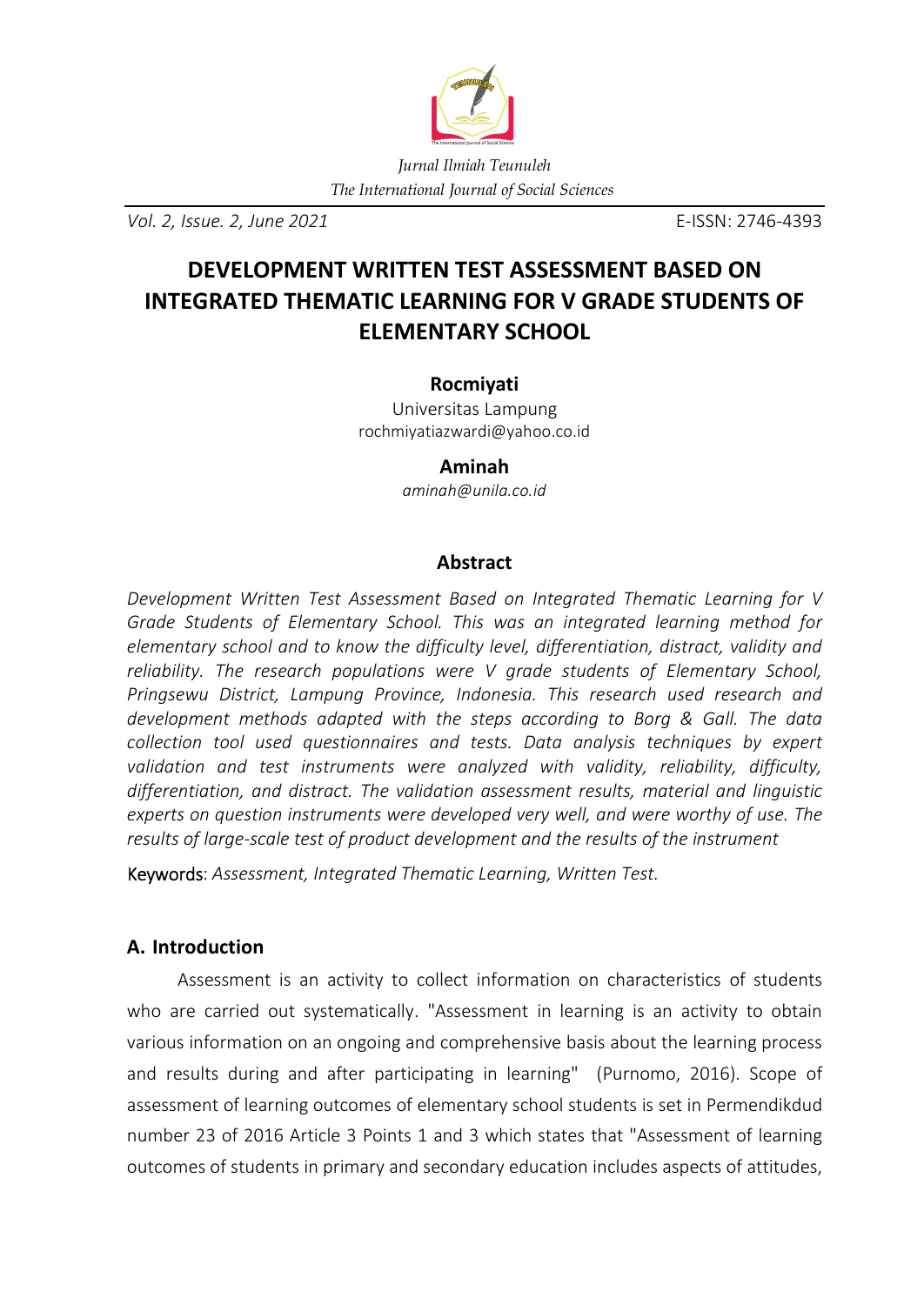knowledge, and skills. Knowledge assessment as intended is an activity carried out to measure the mastery of students' knowledge.

The main objective of the assessment process in education is to interpret differences in student learning patterns, in accordance with article 4 point 1 in Permendikbud number 23 of 2016 namely, "Assessment of learning outcomes by educators aims to monitor and evaluate the process, progress of learning, and improvement of student outcomes continuously". Assessment can help teachers focus on efficient and ongoing teaching strategies. This is in line with Permendikbud number 23 of 2016 concerning Educational Assessment Standards, Article 1 point 1 stipulates that, "Educational assessment standards are criteria regarding the scope, objectives, benefits, principles, mechanisms, procedures and assessment instruments for student learning outcomes that are used as a basis in assessment of learning outcomes of students in basic education and secondary education ". Point 2 states that, "Assessment is the process of gathering and processing information to measure the achievement of student learning outcomes". Followed by point 4 which states, "Deuteronomy is a process carried out to measure the achievement of students' competencies on an ongoing basis in the learning process to monitor the progress and improvement of student learning outcomes".

The test is an instrument or tool in measurement. The test as a measurement instrument serves to reveal data and information about the object of measurement. According to Saifudin (2016, p. 1), "Validation of research results is determined by the validity of the data, while valid data can only be obtained using a good test". The definition of the test was stated by Anastasi (in Saifuddin, 2016, p. 1), namely, "A psychological test is essentially the objective and standardized measure of a sample of behavior". Tests as measurement instruments must fulfill several characteristics. Saifudin said, "Important characteristics to be expressed as a good measuring tool, which is able to produce accurate data and information that is valid and reliable. The test also needs to have objectivity, standards, practical and economical ".

Tests are also interpreted as a number of questions that must be answered or statements that must be responded with the aim of measuring a person's ability level (Purnomo, 2016, p. 39). The cognitive ability test is one form of instrument that is widely used in various assessment activities. The test score is used as part of the basic decision-making of class increases at school.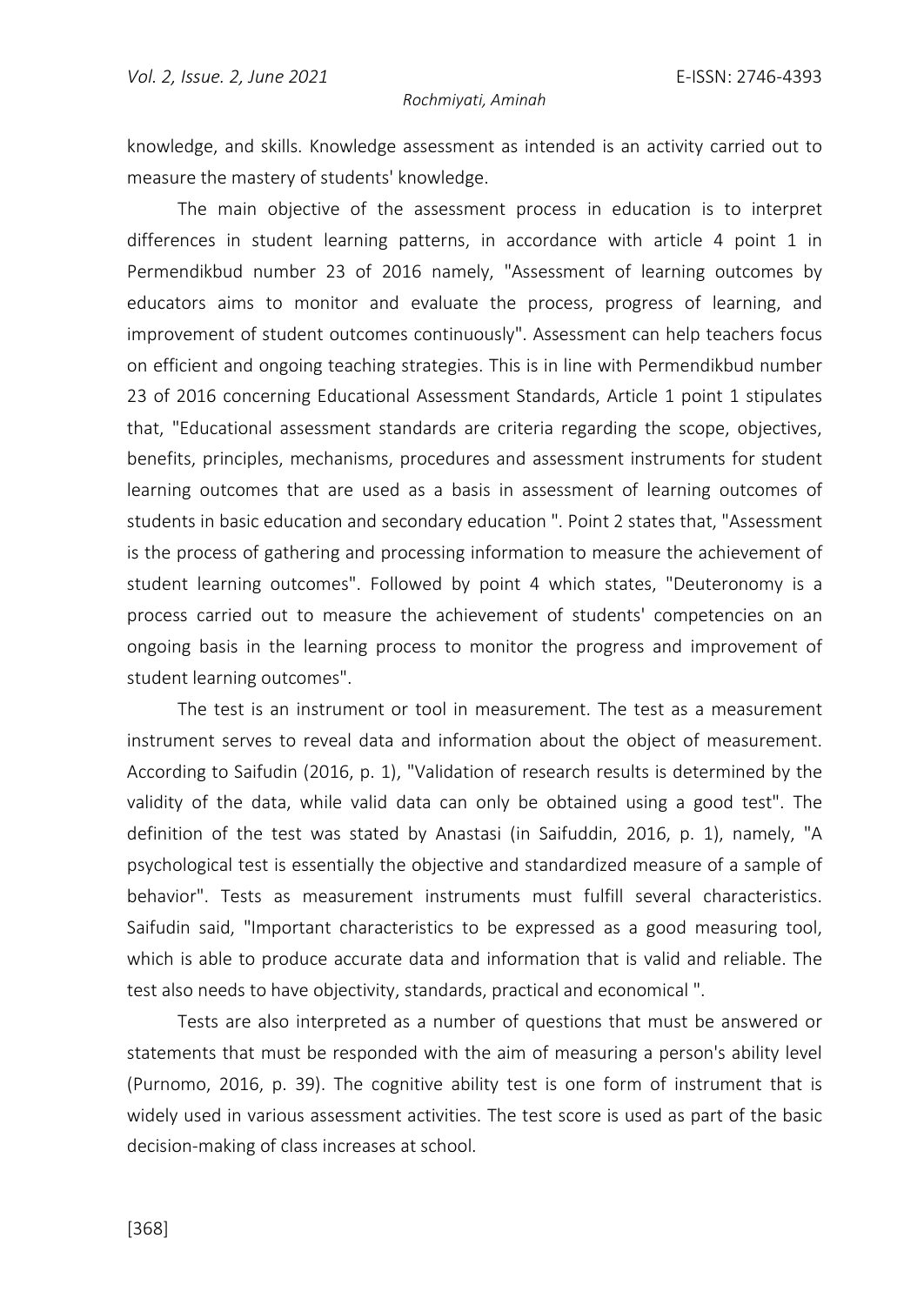#### *Vol. 2, Issue. 2, June 2021* E-ISSN: 2746-4393 *Development Written Test Assessment Based on Integrated Thematic Learning for V Grade…*

Integrated thematic learning as a concept is a learning approach that involves several subjects to provide meaningful learning experiences for children. "An integrated approach allows learners to explore, gather, process, refine, and present information about topics they want to investigate with the restrictions imposed by traditional subject barriers (Pigdon, 1992)Integrated learning is believed to be a practice-oriented approach learning that suits the needs of children. Integrated learning effectively will help create broad opportunities for students to see and build interrelated concepts. This learning provides opportunities for students to understand complex problems that exist in the surrounding environment with a comprehensive view. Students in integrated learning are expected to have the ability to identify, collect, assess, and use information that is surrounding it meaningfully. It can be obtained not only through the provision of new knowledge to students but also through the opportunity to establish and apply it in a variety of new and increasingly diverse situations. The scope of integration in the 2013 curriculum includes; cohesiveness in subjects, integration between subjects, and cohesiveness beyond subjects. Strengthening steps occur in the learning process and assessment process.

The results of the questionnaire which some teachers responded to the midterm test questions at the 2013 Curriculum implementing schools in Pringsewu Regency, obtained data that: the test questions for midterm replication did not test all subjects contained in each theme, not all KDs and indicators in each the theme was tested, the test questions did not show integration, the language used had not used easy to understand, no answer sheets were provided for students, the teacher did not analyze the questions to find out the quality of the items. Based on this, a study was conducted on the development of the 2013 cognitive curriculum assessment in primary schools, focusing on developing written test assessments for formative tests based on themes.

The problem is how to develop integrated thematic-based written test assessments in class V elementary schools? Thus, the purpose of this study is to develop integrated thematic written test assessment in class V elementary schools that have different power levels, difficulty levels, deception, validity, and reliability.

#### **B. Method**

This research used Research and Development (R & D) method, adapted to the procedures and steps proposed by (Borg, 1983), 1) Research and information (research and information), 2) Planning (planning), 3) Develop Preliminary form of product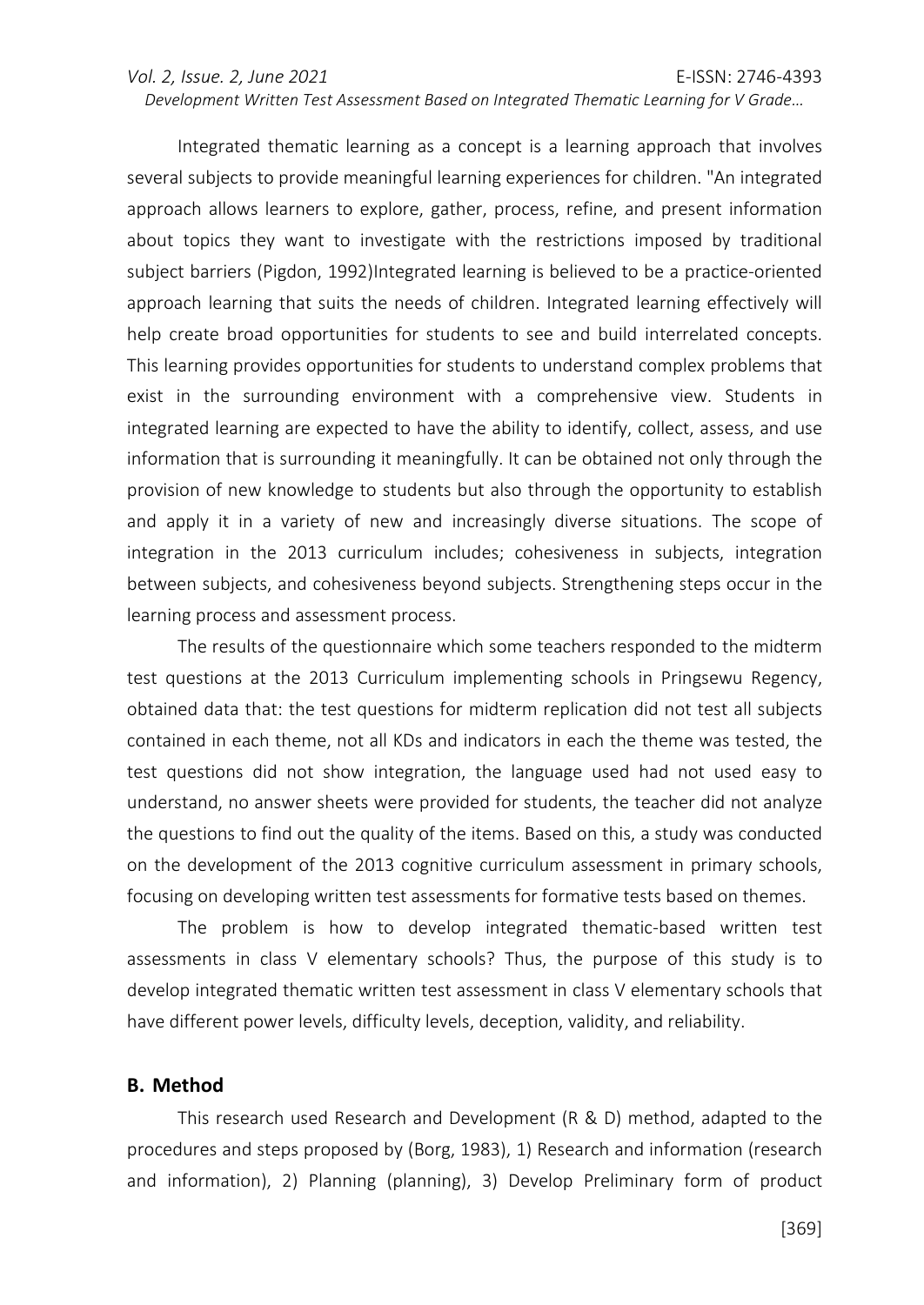(developing products initial), 4) Preliminary Field Testing (initial validation testing), 5) Main Product Revision (main product revision), 6) Main Field Testing (small scale field testing), 7) Operational Product Revision (operational product revision), 8) Main Field Testing (large-scale field testing), 9) Operational Product Revision (operational product revision), and 10) Dissemination and Implementation (deployment and application).

Sources of research data were experts, teachers, and students. Data collection techniques used a) questionnaire, and b) Test. Qualitative analysis on expert response, teacher response and student response, to determine the feasibility of the test developed. Quantitative analysis were to know the level of difficulty, different power, deceptive questions, validity and reliability. The sample of this study was the fifth grade students totaling 10 students for small scale trials (random sampling), fifth grade students of two Elementary School, totaling 36 students for large scale trials and class V the other Elementary School totaling 24 students for implementation testing.

## **C. Finding and Discussion**

# 1. Finding

#### Research result

The results of the response analysis of the questionnaire of teachers who carried out the 2013 curriculum on the instrument of midterm examination questions, was known that; items of the test questions for midterm replication did not test all subjects contained in each theme, not all competence base and iindicators in each theme were tested, test questions had not shown integration, the language used has not used good language which was clear and easy to understand, the teacher did not make an assessment rubric for each subject, the teacher did not analyze the problem to find out the quality of the item.

Based on the results of the above studies, various literature and journals were studied as the basis for the development of integrated thematic-based written test assessments. Design research and development to produce products, as well as test the effectiveness of these products. The initial design of the assessment before being validated contained summary of material on the subject matter of Islamic Kingdoms in Indonesia, question boxes, and question instruments. Each question in the integrated thematic-based assessment developed has text relating to the question to be asked, supporting images to help students understand the text, so that they can answer the question well. The number of questions is 40 multiple choices. The description of the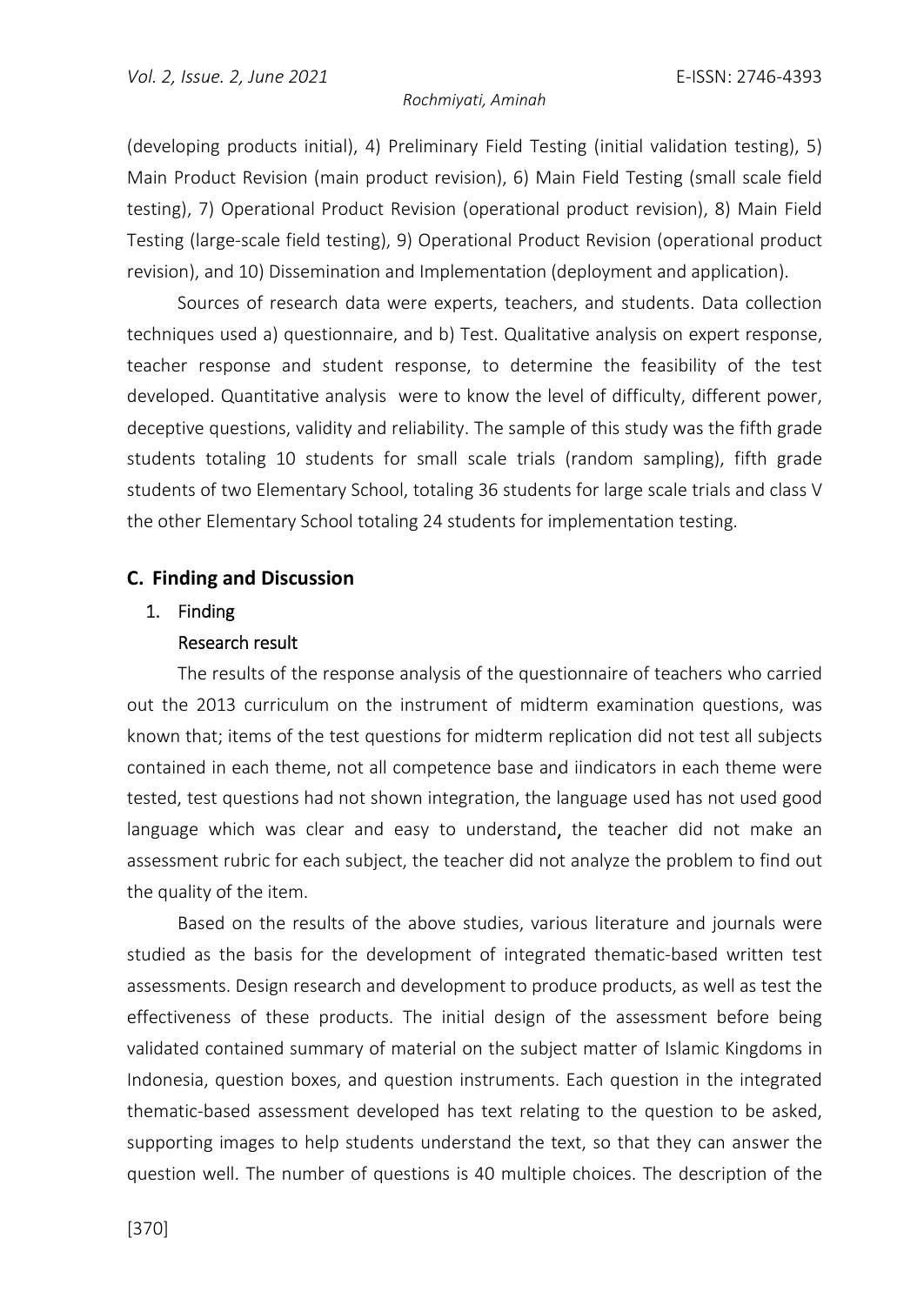material to be assessed is the theme of the History of Indonesian Civilization in the sub-

*Development Written Test Assessment Based on Integrated Thematic Learning for V Grade…* 

themes of Islamic Kingdoms in Indonesia. Quantitative analysis results of the instrument test were processed with ANATES.

#### Research Result and Discussion

Design validation from assessment experts, material experts, and linguists. Validation experts to review the components of the assessment developed and to assess the assessment according to the indicators that have been determined. The results of validation experts stated valid and feasible to use, even with revisions. As for the results of the validation of the three experts, the assessment experts gave an assessment of 80.86% with very good criteria, material experts at 80% with good criteria, and linguists of 75% with good criteria, so that concluded that the assessment developed was valid and feasible. for use in small-scale assessment trials.

Enter and advice from experts about the weaknesses and shortcomings of the assessment, then try to reduce it by improving or revising the validated assessment instruments. The advice from assessment experts and material experts is on the choice of answers so that the short length of the sentence is the same. Suggestions from linguists are corrected from spelling, use of words, and sentences on the question instrument.

The small-scale field trial intended in this study was an assessment test for fifth grade students with a sample of 10 students and grade V elementary school teachers. Small-scale assessment trials are intended to measure the legibility of the questions in the assessment that have been developed, so that suggestions and criticisms from this stage can be used as guidelines for revision of assessments. Trials at this stage are carried out by providing written test instruments and questionnaires to students and teachers.

Based on the results of student questionnaire analysis on small-scale trials giving a value of 74.5% with good criteria and questionnaire responses of teachers gave a value of 77.87% with good criteria, thus giving the conclusion that the assessment developed is feasible to be used in the assessment trial on a large scale.

The revision of the results of the small-scale trial was carried out in accordance with the input from students and teachers based on the legibility questionnaire. In small-scale trials, students and teachers provide input: (1) improvement of reference images in the problem; (2) the picture is clarified; (3) the description of the answer option should be flat.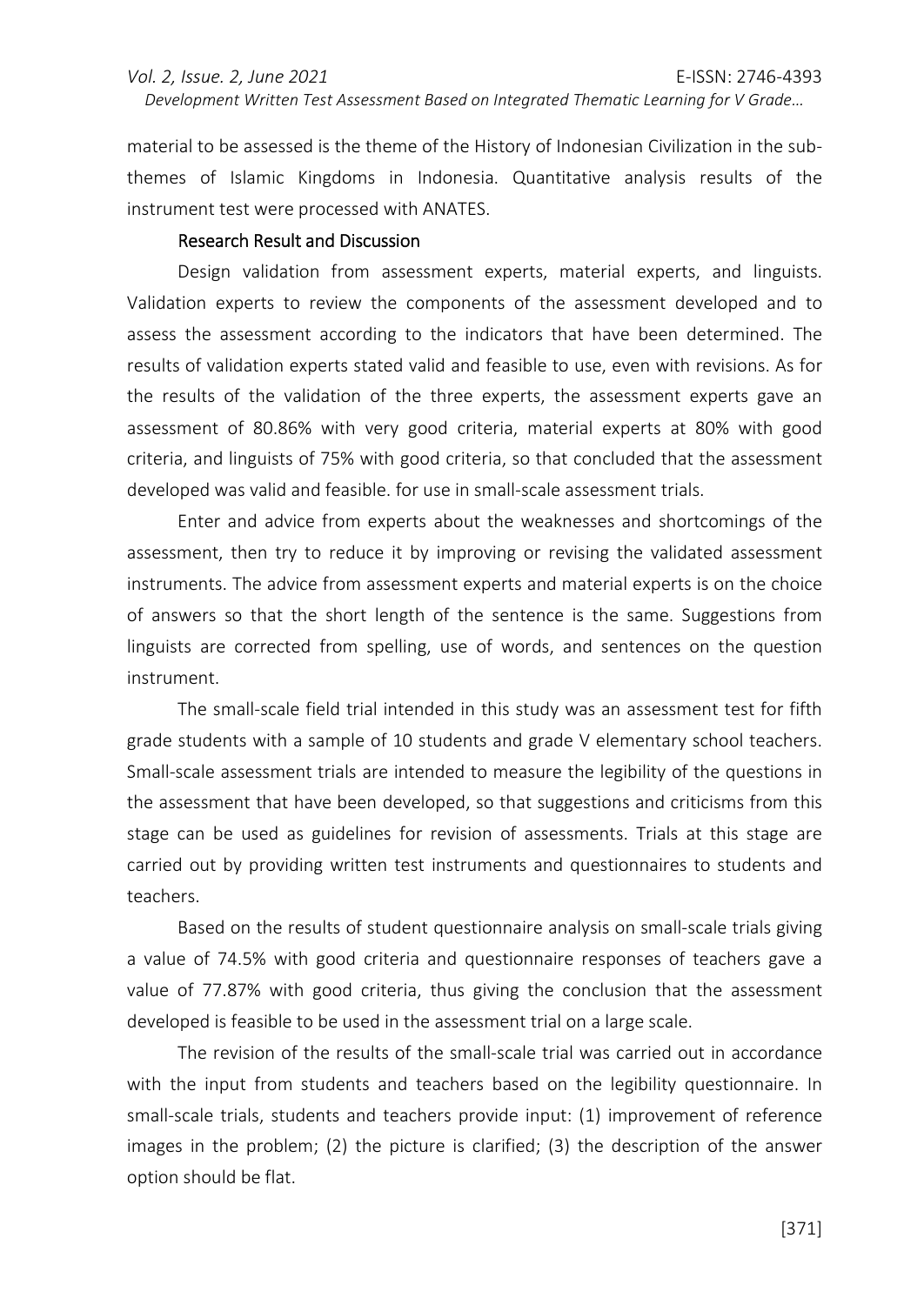The large-scale assessment test aims to take data to find out the quantity of items including validity, reliability, distinguishing power, level of difficulty, and problem solving. The results of the analysis of the items are described as follows:

Based on the results of the validity analysis the question shows that 35 questions are declared valid, and 5 questions are declared invalid. The percentage results in the table show that 87.5% of the questions are valid and 12.5% of the questions are invalid. As for the percentage of the results of the validity of the item, the researcher poured in the diagram as follows:



Diagram 1. Results of percentage analysis item

Based on the results of the validity analysis of the question, it was concluded that 35 valid questions could be used for the use test. Based on the calculation of the reliability of the problem, the r11 value was 0.71. The value of r11 was consulted with the product moment  $r_{table}$  with a significant level of 5% and  $n = 36$ , obtained by the price of rtable0,329, where r11 was greater than rtable, it could be concluded that the questions in the integrated thematic-based assessment instruments were declared reliable. The results of the calculation of reliability are set out in the following table:

Tabel 1.Result of Realibility Result

| KR 20 | Total Item |
|-------|------------|
| 0,71  |            |

Based on the criteria of all test questions if the r value is 0.60-0.799, it shows that the problem is in a high interpretation, so the problem is declared reliable based on the results of the distinguishing power analysis, the data of the number of items and number of the questions with enough criteria is 15 questions, namely the number 1, 2, 3, 5, 7, 13, 14, 15, 18, 19, 20, 22, 25, 26, 30. Good criteria as many as 25 questions, namely the number: 4, 6, 8, 9, 10, 11, 12, 16, 17, 21, 23, 24, 27, 28, 29, 31, 32, 33, 34,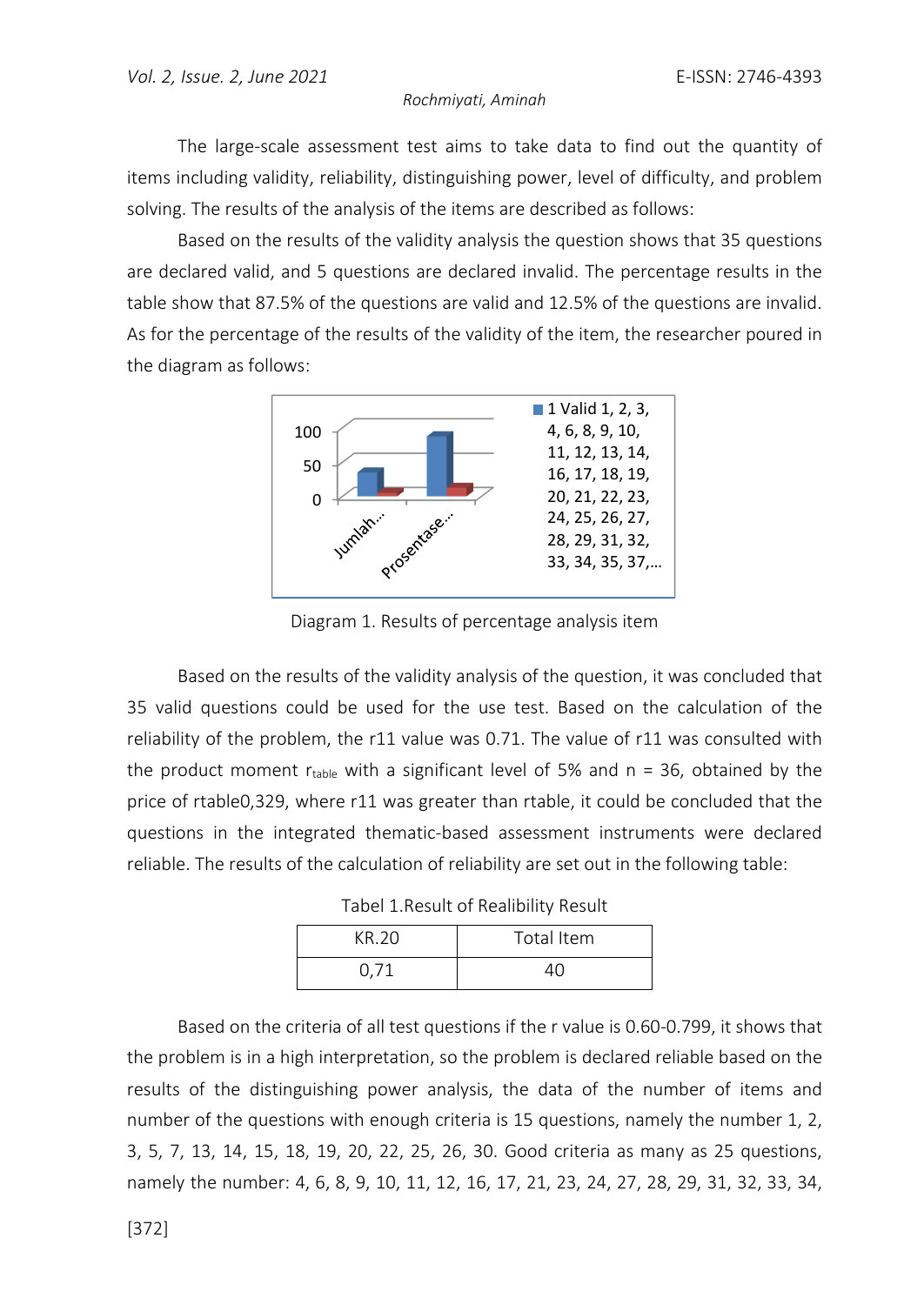35, 36, 37, 38, 39, 40, so that the questions that have sufficient and good criteria can be used for the use test. As for the results described in the following diagram:



Diagram: 2 Percentage Analysis Results Difference Power

Based on the results of the analysis of the level of difficulty of the questions performed, obtained data on the number of items and number of questions with easy criteria as many as 10 questions, namely the number problem: 1, 3, 6, 7, 8, 9, 13, 15, 16, and 40. 21 questions, namely the number: 2, 4, 5, 11, 14.19, 21, 22, 23, 25, 26, 27, 29, 31, 32, 33, 34, 35, 37, 38 and 39 .. The criteria are difficult as many as 9 questions, namely the number: 10, 12, 17, 18, 20, 24, 28, 30, and 36. The results are in the following diagram:



Diagram: 3 Percentage Level Results Difficulty Item Problem

Fools that are not chosen at all by tested mean that the deceiver is bad, too flashy (misleading). Conversely, a distracter can be said to function well if the distracter has a great appeal for test followers who lack understanding of the concept or lack of control over the material.

Based on the results of the problem analysis, it was found that the analyzed questions had a deceptive level that was very good, good, bad, bad, and very bad. For answer option A has 10 very good qualities, 5 good, 11 poor, 12 bad, and 2 very bad. Answer option B has 18 very good, 10 is good, 7 is not good, 12 is bad, and 3 is very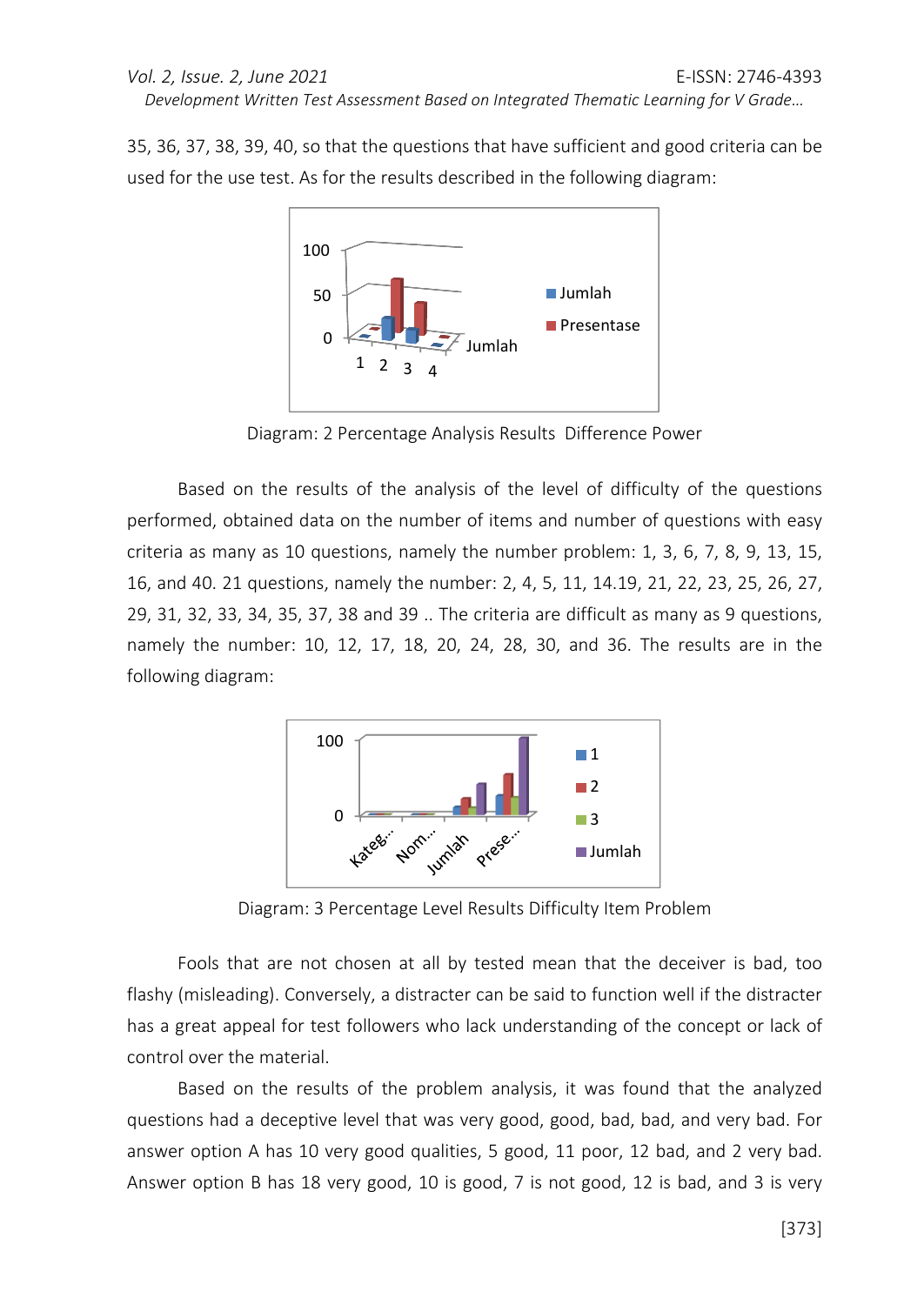bad. The answer option C has 13 very good, 10 is good, 10 is not good, 4 is bad, and 2 is very bad. Answer option D has 10 very good, 14 good, 12 bad, 2 bad, and 2 very bad.

Option A has a criteria of 25% is very good, 12.55 is good, 27.5% is not good, 30% is bad, and 5% is very bad. Option B has a very good 45% criteria, 25% is good, 17.5% is not good, 5% is bad, and 7.5% is very bad. Option C has 35% oxygen very well, 25% good, 25% less good, 10% bad, and 5% very bad. Option D has criteria, 25% is very good, 35% is good, 30% is not good, 5% is bad, and 5% is very bad. The results are also stated in the following diagram:



Diagram: 4 Results of Effectiveness Analysis Tool

Revised assessment at this stage by improving the results of a large-scale assessment test if there are weaknesses and weaknesses seen valid and reliable questions so that it can be used in the use test to measure students' cognitive abilities.

Usage test is carried out to obtain data on students 'cognitive abilities in carrying out assessments, as an analysis of empirical evidence assessment developed whether they are able to measure the stages of students' cognitive abilities or not. Usage test is carried out by taking a sample of 24 students in SD Negeri 1 Banyuwangi to work on valid and reliable questions in a large-scale assessment test.

The results of the use test obtained data on students 'cognitive abilities in the form of values. This stage was carried out to package the results of assessment products including binding, so that the final assessment product can be realized in the form of hardfile containing 35 integrated thematic-based items to measure students' cognitive abilities.

### **2. Discussion**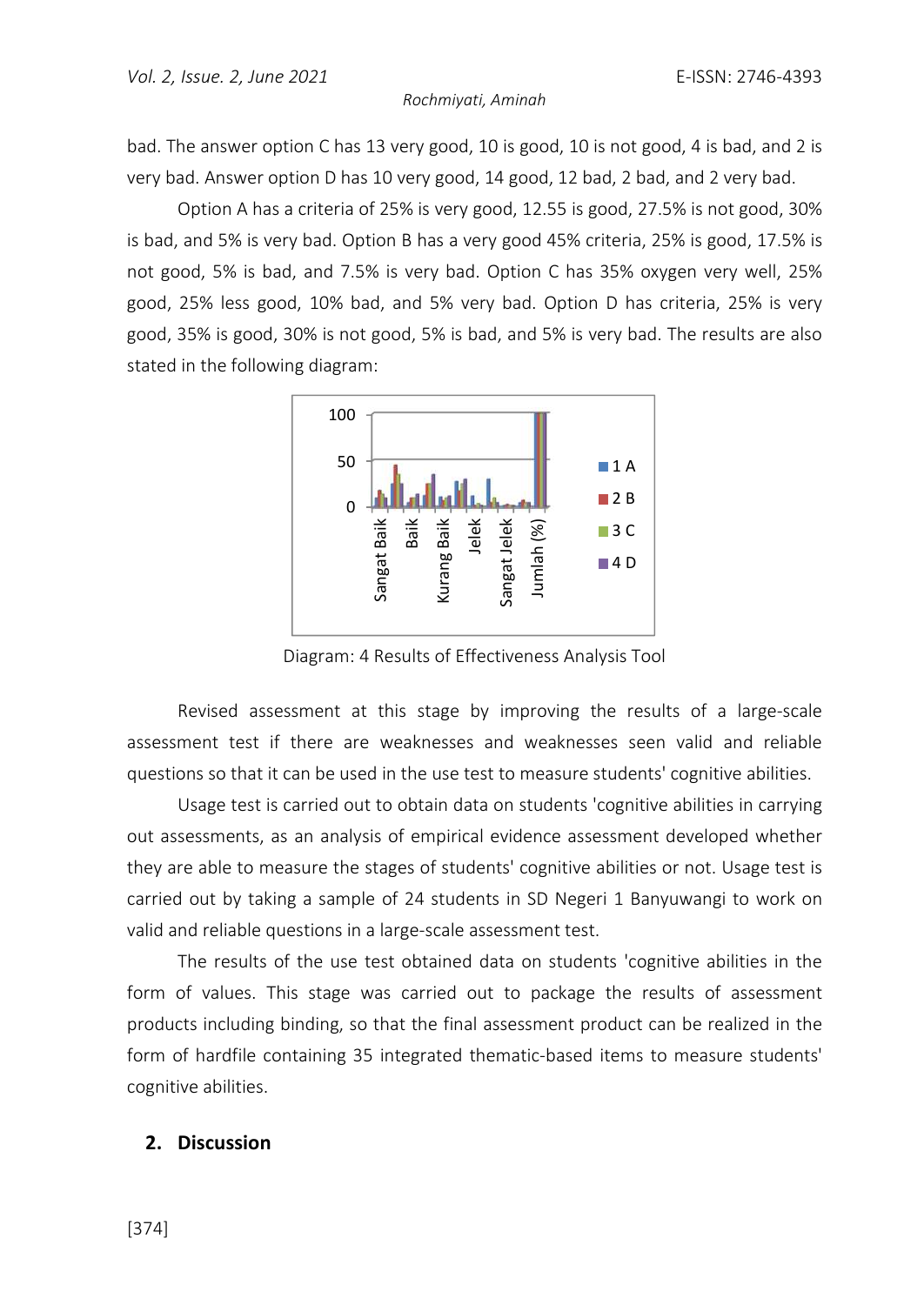The development of integrated thematic-based written test assessments in class V elementary schools was developed to assist teachers in making formative or daily test questions in multiple choice forms integrated into seven subjects on the theme of the History of Indonesian Civilization, sub-themes of Islamic Kingdoms in Indonesia for class V Primary Schools that implement the 2013 curriculum.

The written test assessment design is based on an integrated syllabus on the theme of the History of Indonesian Civilization in the sub-themes of Islamic Kingdoms in Indonesia. The assessment design includes (1) a summary of the theme material of the History of Indonesian Civilization subtitles integrated Islamic Kingdoms in Civics subjects, Social Sciences, Languages Indonesia, Mathematics, Natural Sciences, Art Culture, and Sports and Health Physical Education. (2) Integrated thematic-based written test questions. (3) Sheet of formative / daily repetition questions, answer sheets, and key answers (4) List of assessments according to subjects contained in the sub-themes of Islamic Kingdoms in Indonesia.

The development of integrated thematic-based written test assessments is designed to provide teachers with an understanding of how to make multiple-choice written test forms for grade V students of elementary schools that are developed through the development of indicators of each Basic Competency in each subject in the sub-theme which is outlined in the question lattice so make it easier for teachers to make question instruments, and the questions made also show integration according to 2013 curriculum characteristics.

The development of integrated thematic-based written test assessment was also designed to measure students' cognitive especially for fifth grade elementary school students implementing the 2013 curriculum. The written tests were made in accordance with Hartanto's (Hartanto, 2014) research results which produced valid and reliable tests.

Based on the results of expert validation in terms of material, assessment, and language, it was concluded that the assessment developed was valid and suitable for use in small-scale assessment trials. This is in accordance with what was stated by Habibi (2016) that the results of the validation of the assessment instruments developed were obtained; aspects of construction and conformity of content with the curriculum, as well as aspects of student readability are very high. Validity and reliability tests are also high, so that the instruments resulting from the development are valid and feasible to use. Validity is a measure that shows the levels of validity or validity of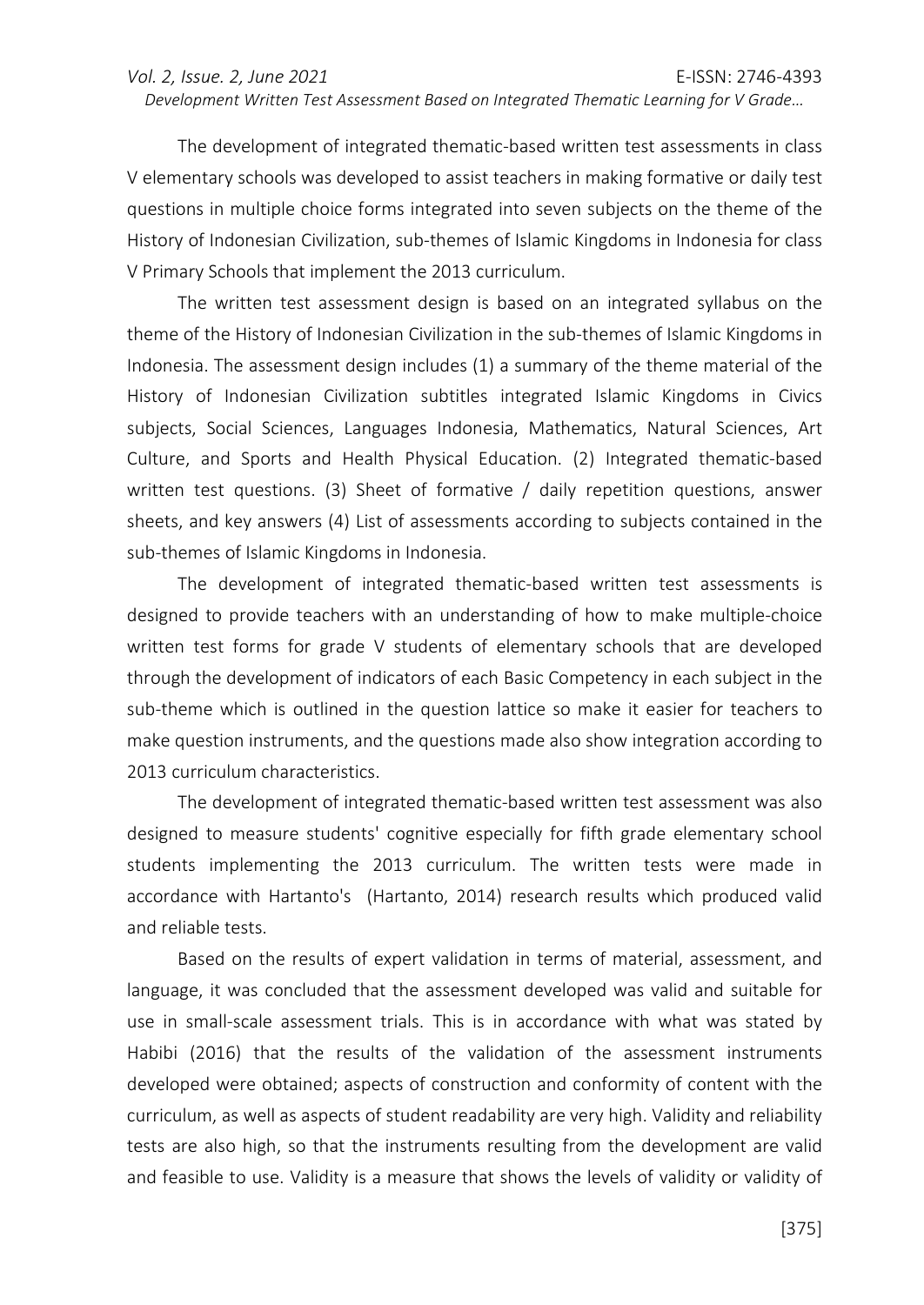an instrument. The instruments developed have construction validity if the instrument can measure what should be measured, according to defined. Testing the construct validity can use opinions or judgments from experts (judgment experts), which then results are calculated and converted according to predetermined criteria.

Based on the responses of teachers and students obtained through questionnaires shows that integrated thematic-based written test assessments provide results with good and very good criteria, so that the conclusions obtained are that the assessment developed well and is suitable for use, this is in accordance with Taufiq's( 2015) that the results of the teacher and student response questionnaire on cognitive tests showed results that were in the valid category. Small-scale assessment test that aims to determine student / teacher assessment / responses to readability from integrated thematic-based assessments that have been developed. Students who were sampled at this stage were 10 students and the criteria for students used were students with low, medium, and high abilities based on their grades. The responses of students and teachers are sought by using a questionnaire to assess the readability of the assessment developed. The student and teacher response questionnaire in this study used a type of questionnaire with a rating scale model scale. Data obtained from student and teacher response questionnaires in the form of numbers, then analyzed and interpreted into percentages. The indicator for integrated thematic-based assessment developed can be used if the percentage obtained is more than 62% of the total assessment aspects. The results of the student responses questionnaire stated well. The item statement obtaining good criteria is item number 1, namely the instructions for writing a clear name. Item number 2 about instructions working on clear questions, and item number 3 that is about the picture on the text is a clear question. Item number 4 sentences are easily understood sequentially. The next statement item that gets a good criterion is number 5 is about language in the test questions is easy to understand.

In addition to the student response questionnaire, there was also a questionnaire on teacher responses to find out the readability of the assessment developed. The results of the teacher's response to the assessment test (small scale) stated good. All aspects of the statement received a good response, except in item number 5 statement that the development of integrated thematic-based assessment contained questions referring to the learning indicators, getting declared very good. Results from the input of students and teachers in the assessment (small scale) were used as input into the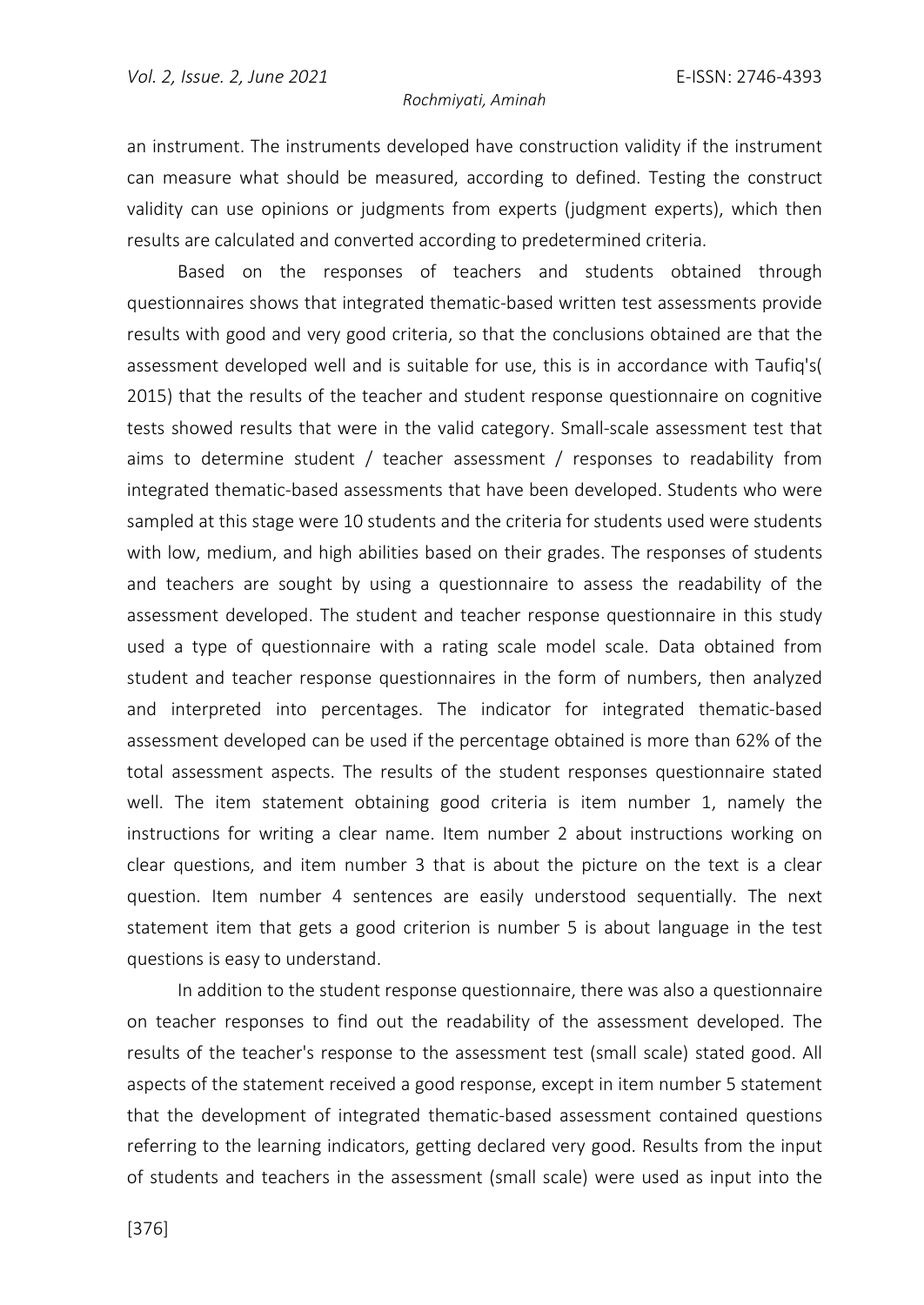product revision in the next stage, before the product is used in the second assessment phase of the assessment on a large scale.

The large-scale assessment test aims to take data to find out the quality of the items which include validity, reliability, differentiation, and level of difficulty of the problem. The assessment of large-scale trial results is used in the use test to determine the cognitive abilities of students.

The purpose of a large-scale assessment trial is to look for teacher responses. The results of the teacher response questionnaire recapitulation show that the assessment developed as a whole: (1) in accordance with KI and KD, learning indicators, as well as clear questions and in accordance with the objectives or competencies to be achieved; (2) the level of difficulty of the questions in the assessment developed is in accordance with the taxonomy of bloom at the level of C1 to C3 which includes the operational verb in the instrument of question namely C1 includes; show, choose, name and define. C2 includes; explain, compare, describe, describe, characterize, exemplify, change, and conclude. C3 includes sorting and connecting; (3) the questions in the assessment developed are not only memorized, but rather stimulate students to analyze, think further and logically, according to the level of development of students with easy-to-understand language; (4) the assessment developed can foster students 'thinking skills, and according to the teacher is able to increase students' curiosity because it is supported by insightful readings; (5) assessment performance is attractive, flexible when used by other teachers and makes it easy to measure students' cognitive abilities.

The results of the trial and processing of data about validity, reliability, level of difficulty of the problem, the distinguishing power of the problem, and the deception of the problem. In the integrated thematic-based assessment development research developed by researchers aims to measure students' cognitive abilities in thematic learning theme "History of Indonesian Civilization". The results of the item validity analysis indicate that 40 items in the assessment developed 35 questions are valid and 5 questions are invalid, with the result of r-count is greater than r-table that is 0.69. This is in accordance with item item validity criteria from (Arikunto, 2012) that the price of correlation coefficient 0.60–0.80 has a high interpretation, namely the test measures what is measured in accordance with the material contained in the subthemes of Islamic Kingdoms in Indonesia.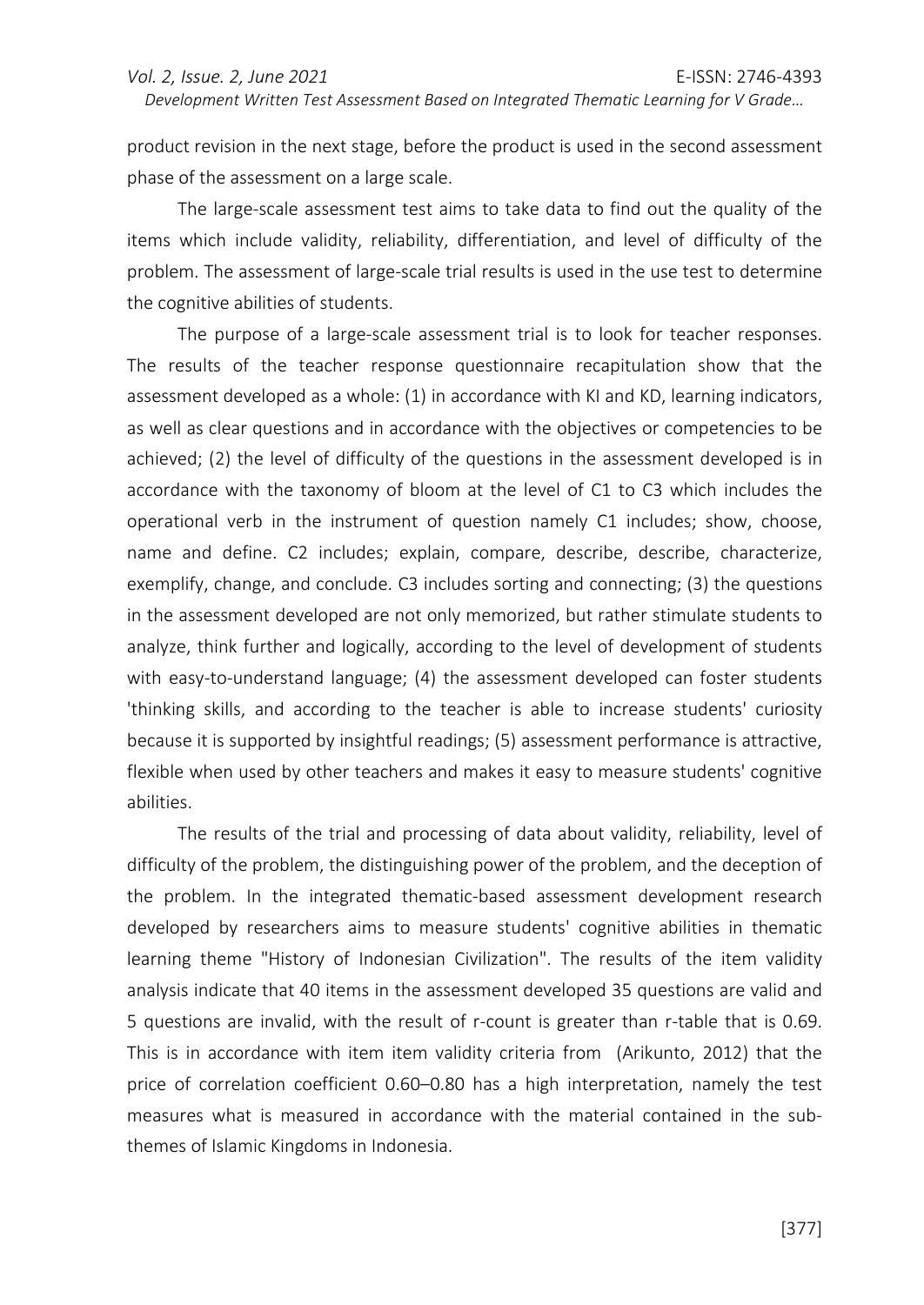The second item analysis is reliability. A test result is said to have high reliability if it provides relatively constant results when used on other occasions. As the results of research conducted by Purwanti (Purwanti, 2014) that the analysis conducted on odd semester summative tests showed multiple choice questions in the low and unreliable categories. The results of the instrument reliability analysis are known by using the instrument once, namely by applying the Kuder-Richadson formula, with the results of 0.71 in accordance with the reliability criteria of all items from Arikunto (2012) if the r value of 0.60–0.799 has a high interpretation. This shows that the assessment (instrument) developed has been reliable.

The third item analysis is the level of difficulty of the problem. Judging from the level of difficulty, questions that are too easy do not stimulate students to solve them, while problems that are too difficult can cause students to despair quickly. So a good question is a problem that has a balanced level of difficulty, meaning that the problem is not too easy and not too difficult with a difficulty index or a problem in the medium criteria (Arikunto, 2009). In line with the research conducted by Taufiq (Ainul, 2015)shows that cognitive test questions are made from the level of homogeneous difficulty. . Based on the results of the analysis of the level of difficulty of the questions in the assessment developed, it shows that 21 medium criteria questions and 10 easy criteria questions and 9 criteria questions are difficult from a total of 40 questions. This is because the subject matter of Islamic Kingdoms in Indonesia is still in the category of material that is easy to understand so that the questions made also still measure students' knowledge in an easy, medium, and difficult level in the C1 to C3 cognitive domain.

The next item analysis is the distinguishing factor. The distinguishing power of the item is the ability of a question to distinguish high-ability students from low-ability students. Surya (2016) "The results of the discrimination analysis show that negative and difficult items range from easy to hard". Differentiating power analysis was carried out with the aim to find out the ability of the questions in the assessment developed to distinguish students who included clever (upper group) and students belonging to the lesser group (lower group). Differentiating power of the problem was done by dividing 2 all the test participants with the highest to the lowest scores, in this study 19 students in the upper group and 17 lower group students. The results of the distinguishing power analysis of the recapitulated questions and the calculation of the distinguishing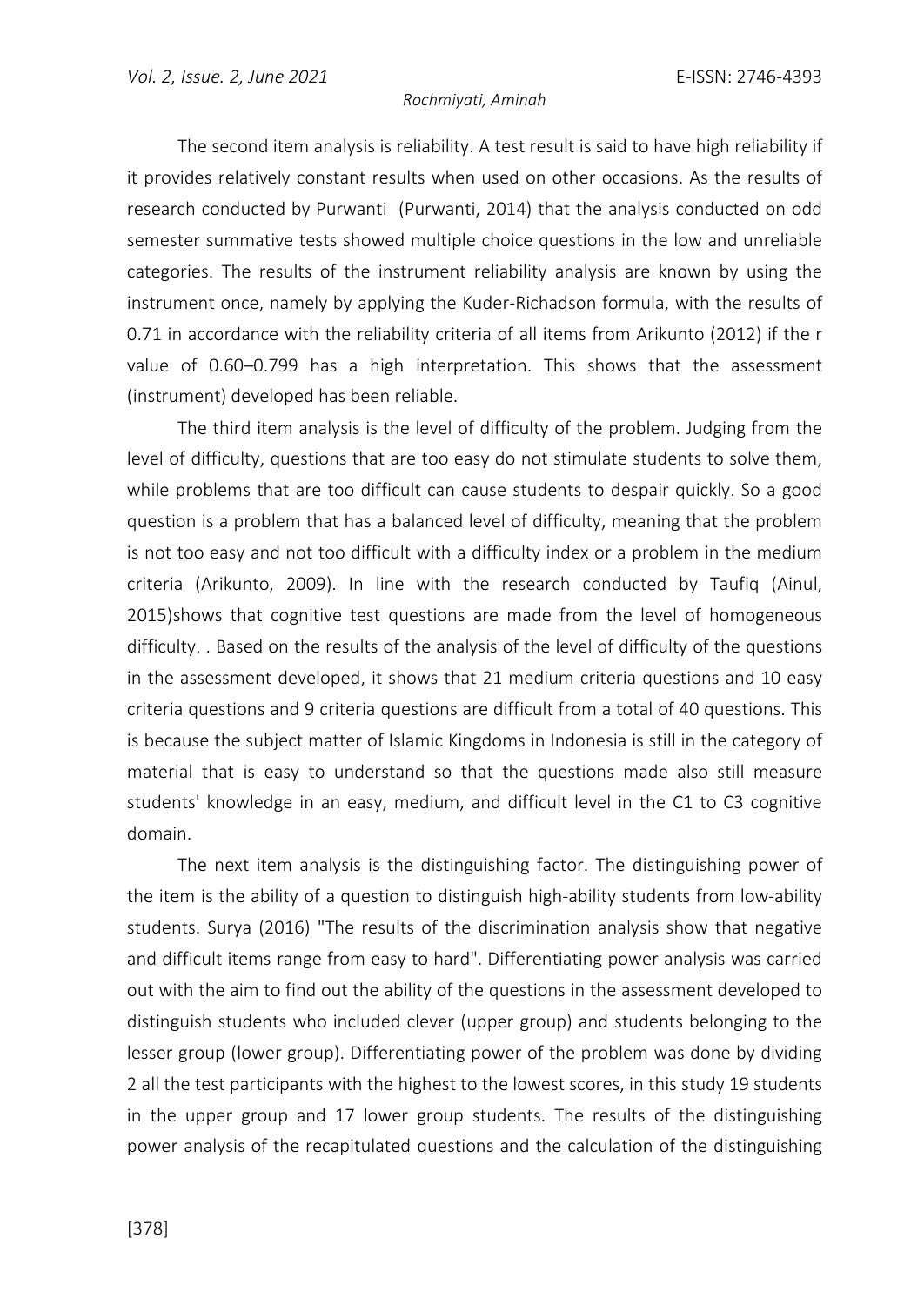problems showed the number of items and the number of the questions with sufficient criteria (15 questions) and good (25 questions).

The next analysis is the problem. The trickster is created using the answer pattern. What is meant by the answer pattern here is the tested distribution in terms of determining the choice of answers to multiple choice form questions. The question answer pattern is obtained by calculating the number of testers who choose the options A, B, C, or D or who do not choose any choice. Determined whether the deceiver that are distract functions as a good deceiver or not. Deception that is not chosen at all by tested means that the deception is ugly, too flashy. Conversely, distract can be said to function well if the distract has a great appeal for test followers who lack understanding of the concept or lack of control over the material. Zainal Arifin (2011: 279) stated that "The item is good, the deceiver will be chosen equally by students who answer wrongly. On the contrary, items that are not good, the deceiver will be chosen unevenly ". Based on the results of the deception analysis, the questions analyzed have deceptions that are very good, good, not good, bad, and very bad, so that the problem can be used for usage testing.

The results of the analysis of the items which included validity, reliability, level of difficulty, distinguishing power, and deceptive questions showed that the assessment developed had fulfilled the content validity, while the results of expert validation analysis including assessment, material, and language experts showed that the assessment developed has fulfilled the construct validity, so it was concluded that the instrument developed was valid because it had fulfilled the content validity and construct validity.

Usage test is carried out to obtain data on students' cognitive abilities by working on 35 items in the assessment developed. The results of use tests are used in the analysis of empirical evidence assessment developed whether it is able to measure the cognitive abilities of students or not. empirical in the field and as supporting evidence of expert judgment. The results of the use and expert validation tests show that the integrated thematic-based assessment that has been developed is able to measure students' cognitive abilities.

The final product in this development research is an integrated thematic-based assessment to measure students' cognitive abilities with 35 items that are adapted to the learning indicators, complete with the question lattice, and answer keys. Integrated thematic-based assessment products to measure students' cognitive abilities have been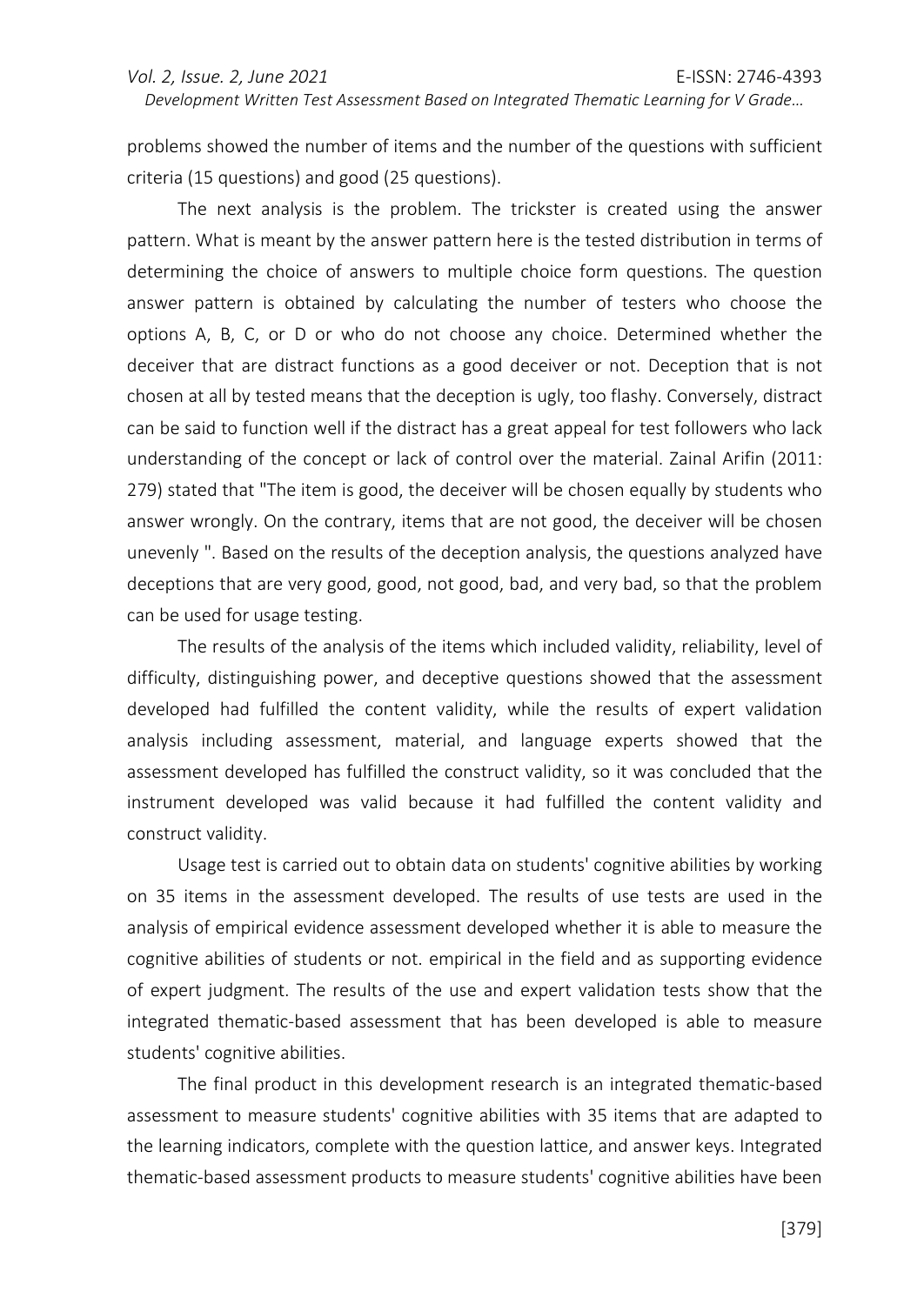through construction validity with three experts (assessment, material, and language), content validity includes analysis of items (validity, reliability, level of difficulty, differentiator and deception), and usage test as empirical evidence, so that the final assessment can proceed to the mass production stage if needed to measure the cognitive abilities of students in other schools.

### **D. Conclusion**

The development of integrated thematic-based written test assessments on the theme of the History of Indonesian Civilization sub-themes of Islamic Kingdoms in Indonesia were used in class V elementary schools in Pringsewu District.

Integrated thematic-based written test assessment on the theme of the History of Islamic Civilization in Indonesia has met good criteria from the level of difficulty, different power, deceptive analysis, validity, reliability, so that it can be used to measure the cognitive abilities of fifth grade students

### **Bibliography**

- Ainul, Uyuni Taufiq. (2015). Pengembangan Tes Kognitif Berbasis Revisi Taksonomi Bloom pada Materi Sistem Reproduksi untuk Siswa SMA. *Jurnal Biotek*, *3(2)*. 1-17.
- Arikunto, Suharsimi. 2012. *Dasar-DasarEvluasiPendidikan*. Edisi kedua. Jakarta. Bumi Aksara.
- Borg, W. R & Gall, MD. 1983. *Educational Research: An Introduction (4rd).* New York & London: Logman Inc..
- Hartanto, Rudi. 2014. Kualitas Instrumen Asesmen Berbasis Kurikulum 2013 untuk Menilai Materi Ekologi SMA. *e-journal.Unesa.ac.id*., *3(3)*. 1-15.
- Kemendikbud. 2014. *Tema 7 Sejarah Peradaban Indonesia Buku Guru Kelas 5*. n.p.
- Permendikbud. 2016. *Permendikbud Nomor 23 Tahun 2016 tentang Standar Penilaian Pendidikan*. Kemendikbud. Jakarta.
- Pigdon, K. & Woolley, M. 1992. *The Big Picture. Chap 1 3*. Victoria: Eleanor Curtain Publishing.
- Pomham, W. James. 1995. *Classroom Assessment : What Feachers Need to Know*: USA: Allyndanbaeon A Simondan Schuster Company.
- Purnomo,Edy. 2016. *Dasar-Dasar dan Perancangan Evaluasi Pembelajaran*. Yogyakarta: Media akademi.